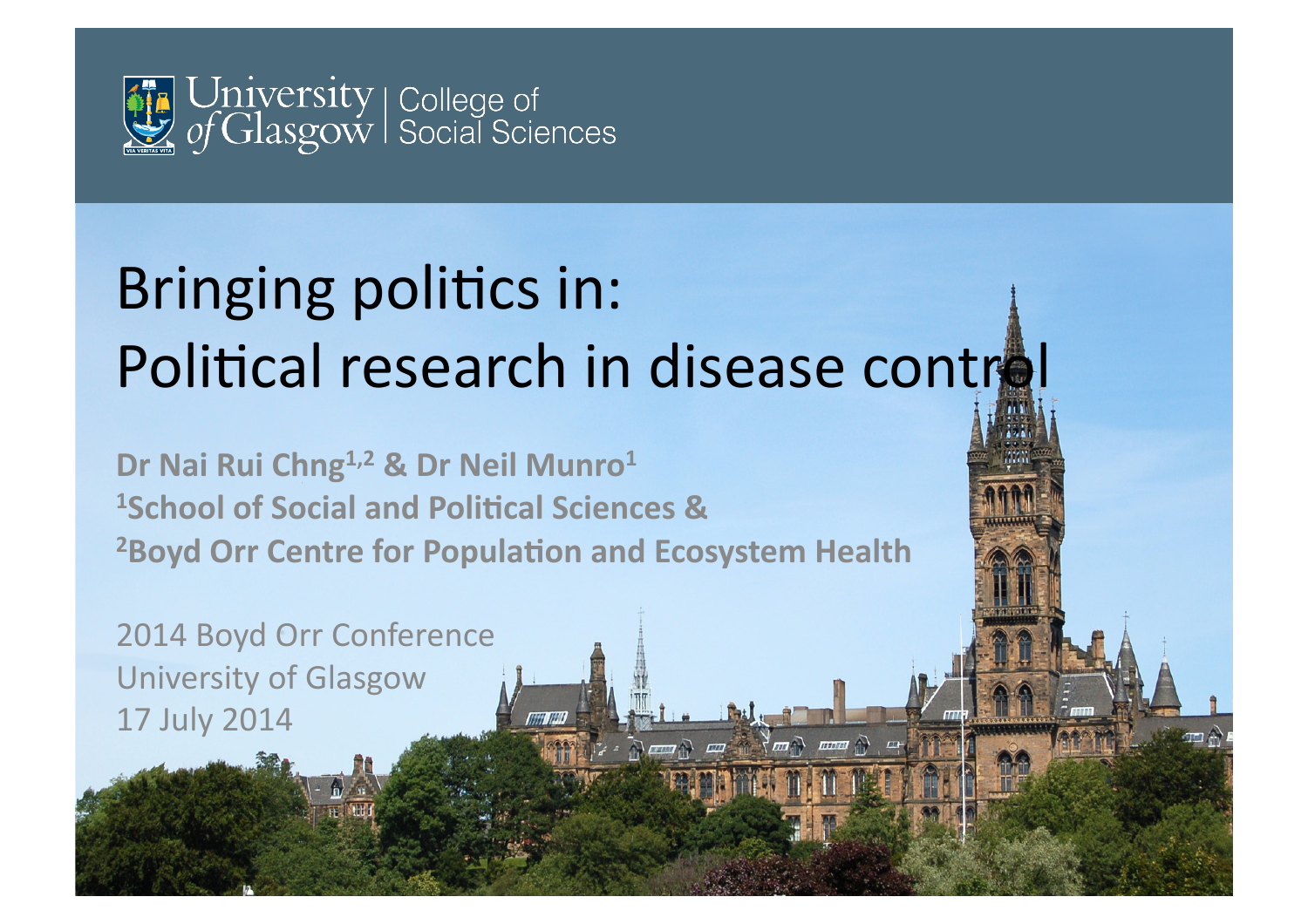# Why

"Science can identify solutions to pressing public health problems, but only politics can turn most of those solutions into reality"

(Oliver 2006: 195)

To put it another way...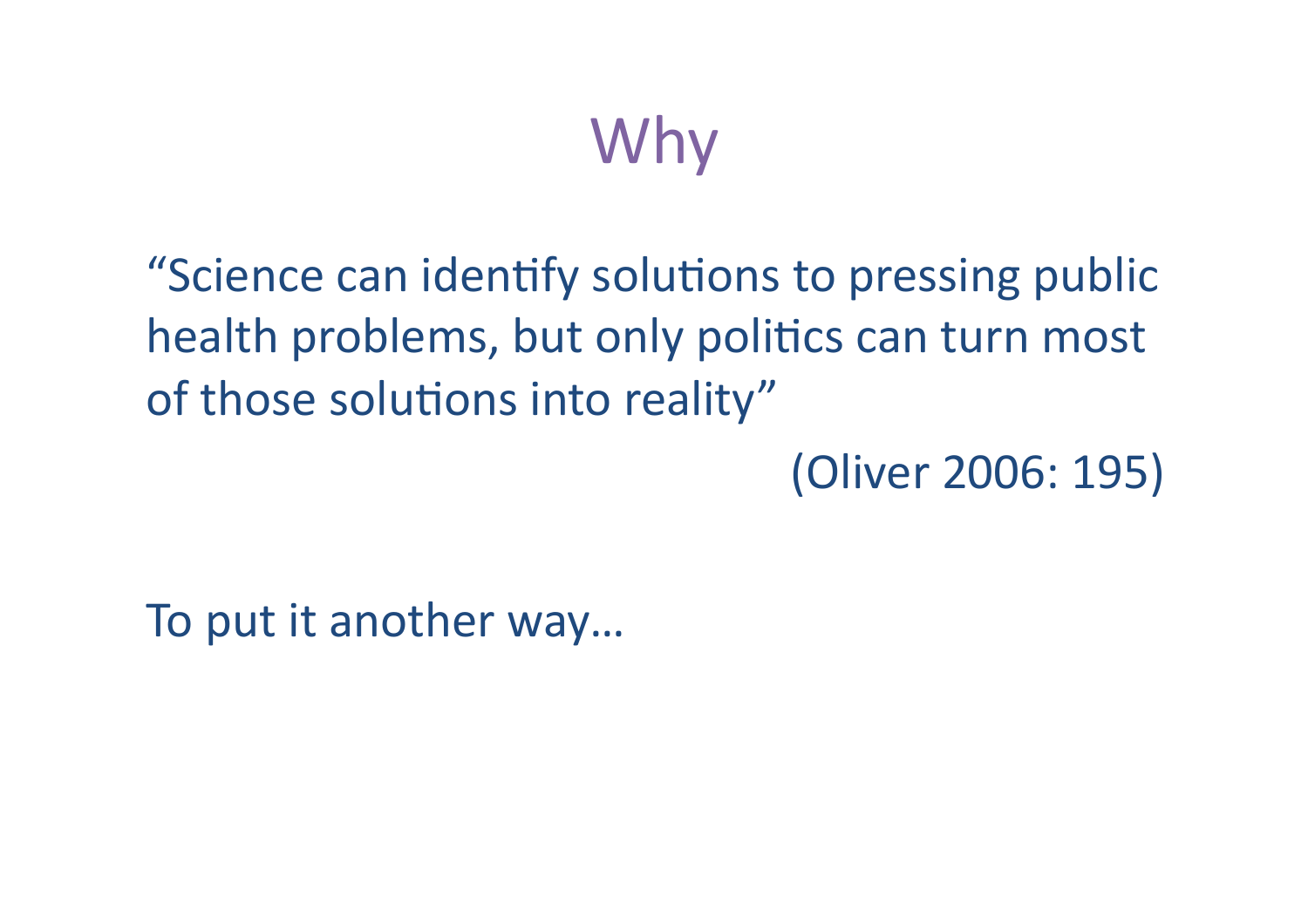## Agenda

- What is Politics?
- Politics as the art of Government
- Politics as power
- Neil Munro
- Nai Rui Chng: Regulatory and contentious politics of public goods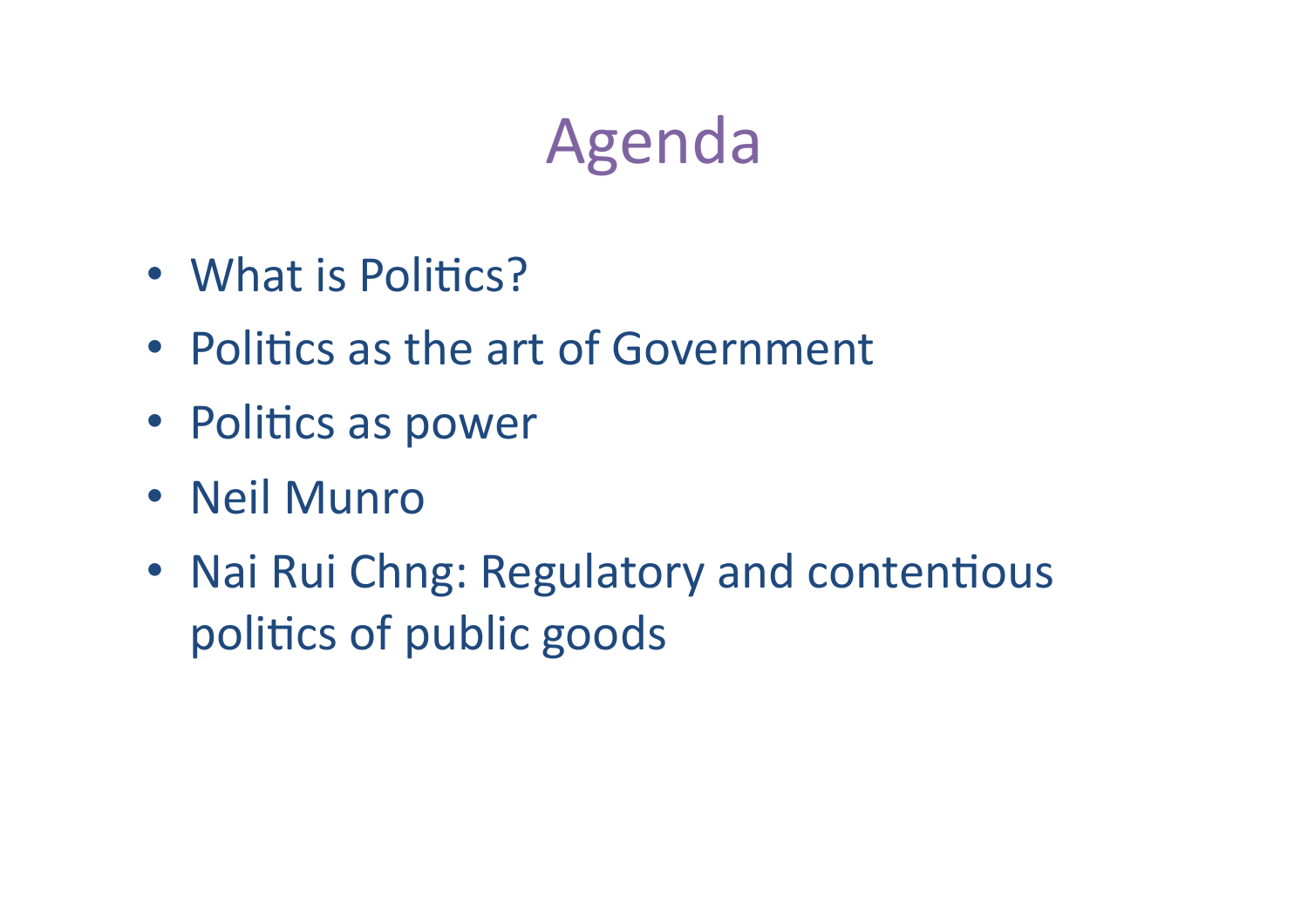### What is Politics?

"the making, preserving and amending of general social rules" (Heywood 2013: 2) 

> Narrow definition: **Politics = Government**

> > **Broad definition:**

**Politics = Power**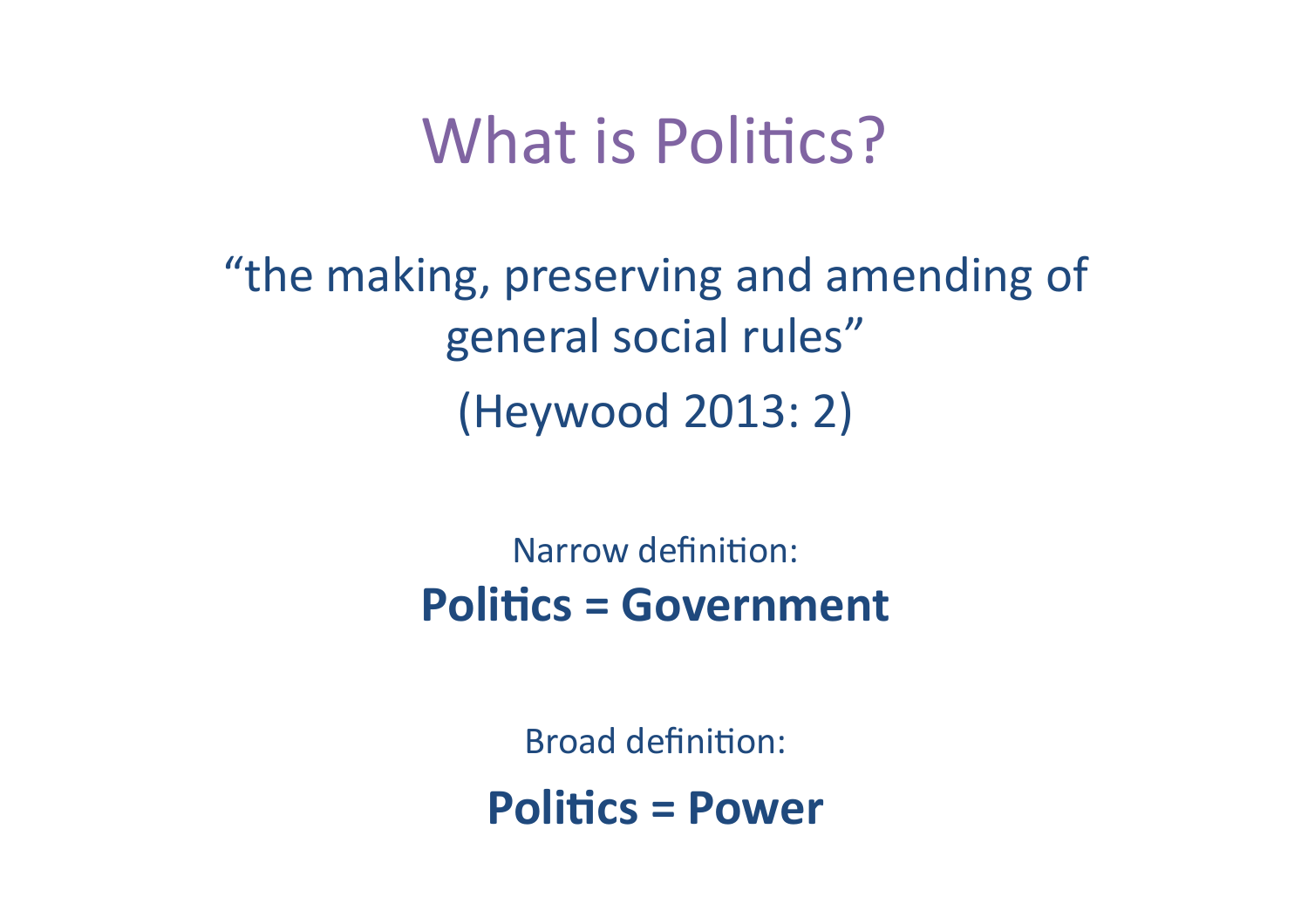### Politics as the art of Government

### **Public health policy**

- Agenda setting & policy formulation: Translation of health issues into policy issues
- How policy changes occur I: Incrementalism
- How policy changes occur II: Innovation
- Implementation

(Oliver 2006)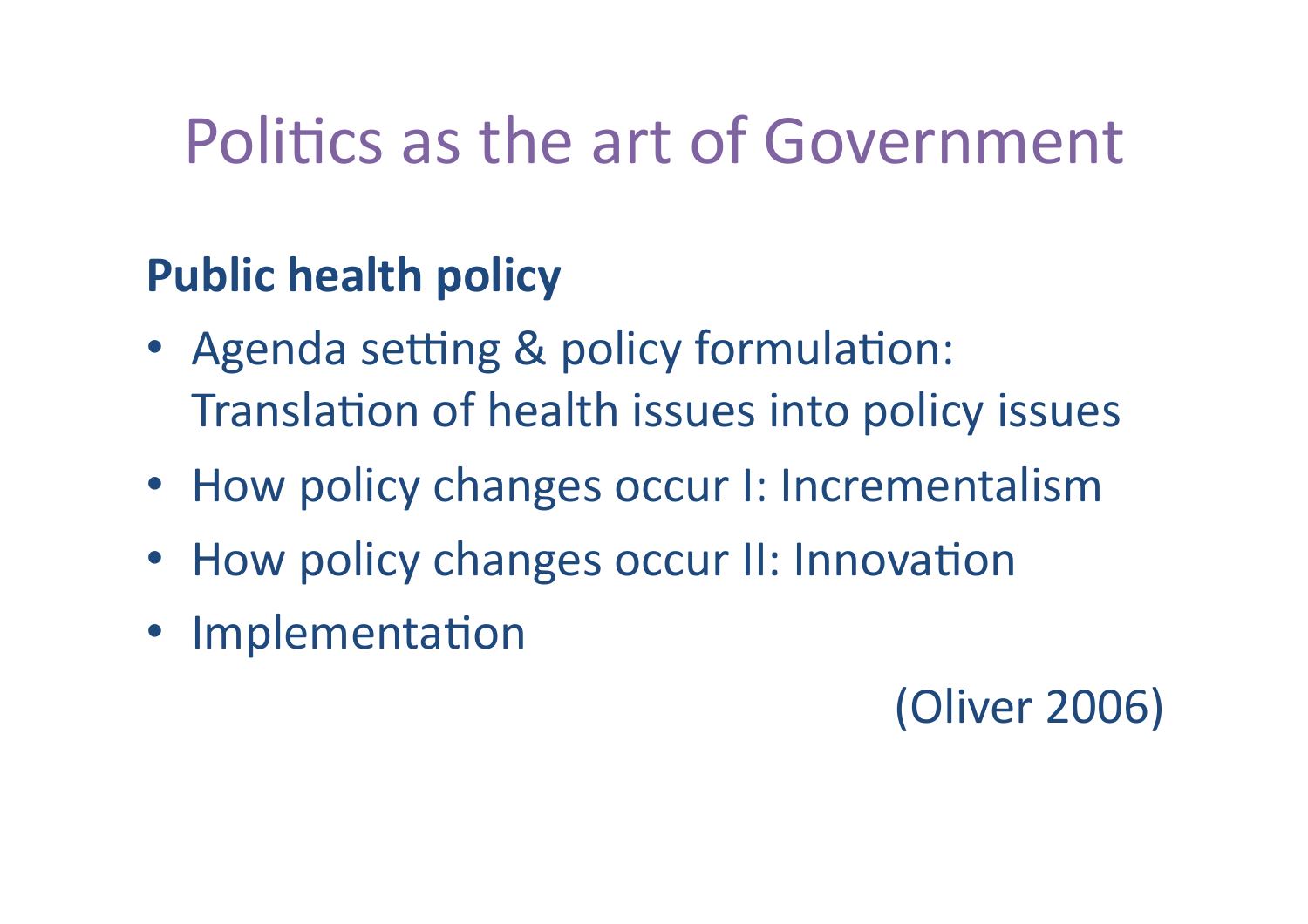### Politics as power

"[politics] consists of the pervasive and unavoidable (and necessary) activities of conflict, negotiation and compromise involved wherever and whenever human beings in groups have to take decisions about how resources are to be used, produced and distributed"

(Leftwich 2011: 3)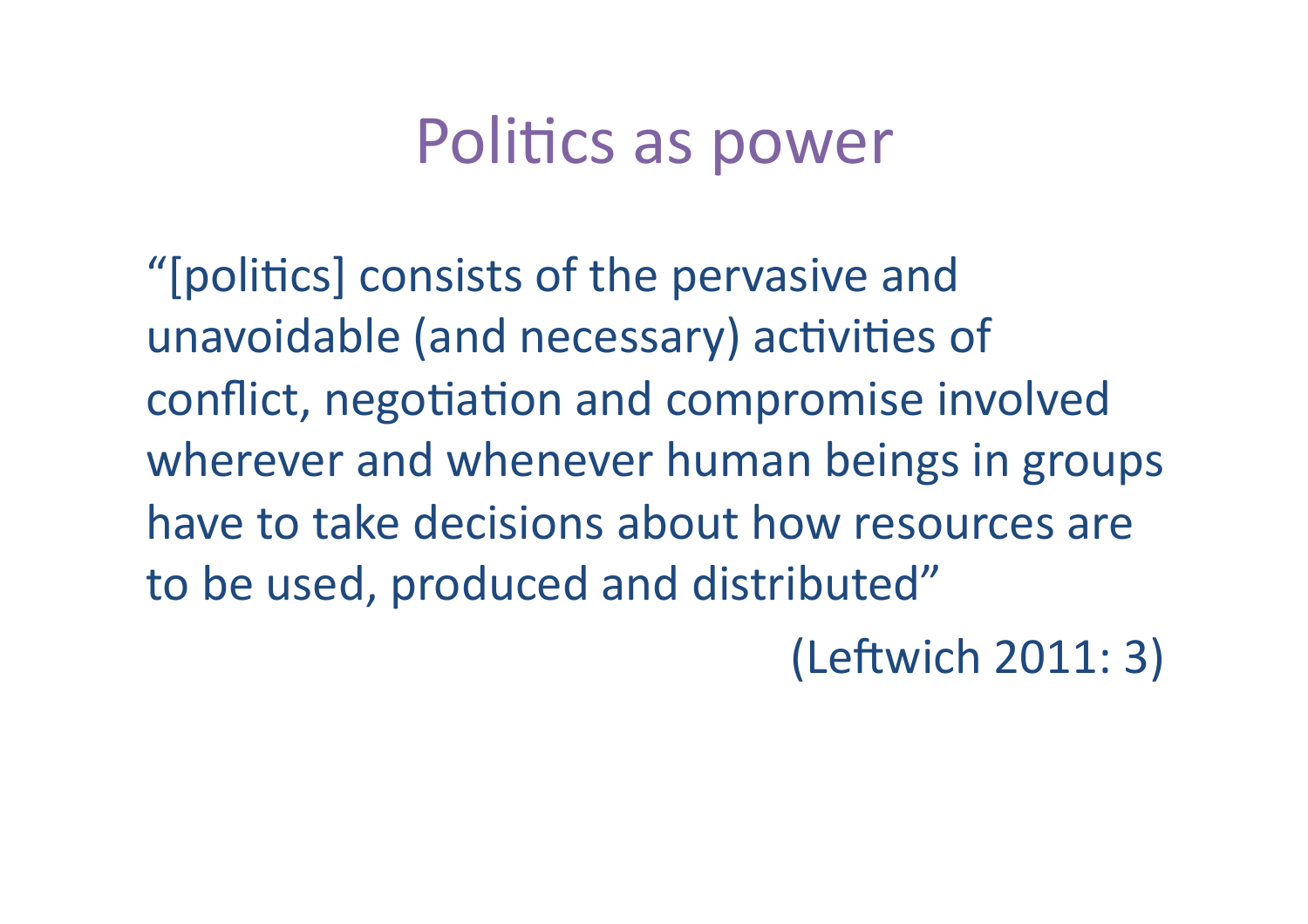### Neil Munro's current research



courtesy of www.hieronymus-bosch.org

**An example related to public health** Trust in and support for authorities, eg. why do Chinese people trust the central government more than their local government? 

#### **Methods (related to scale):**

- Public opinion surveys
- Focus group discussions
- Individual interviews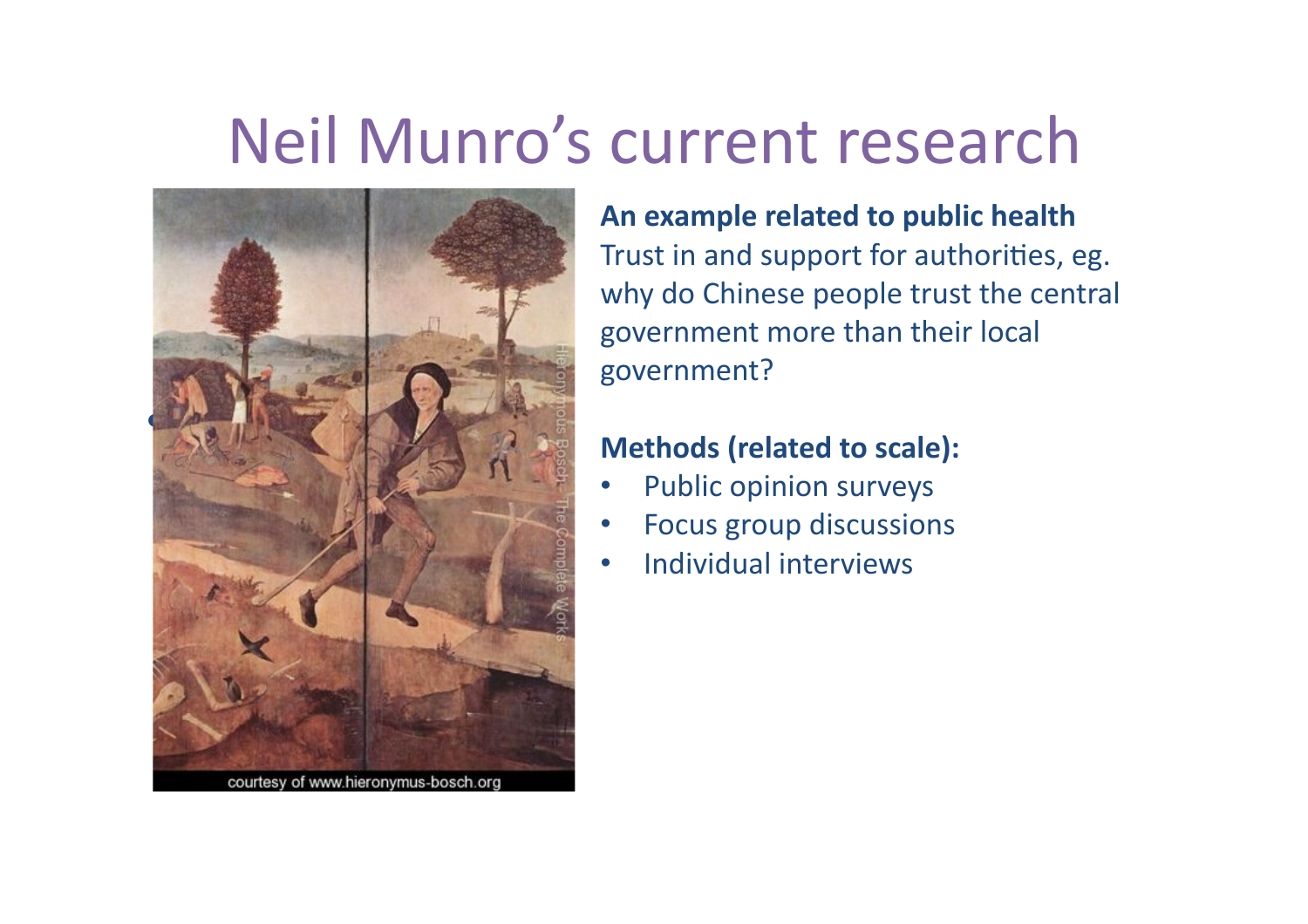**Regulatory and contentious** politics of public goods

A political Theory of Change in disease intervention

To intervene is to change

- **Behaviour**  $\bullet$
- **Balance of power**  $\bullet$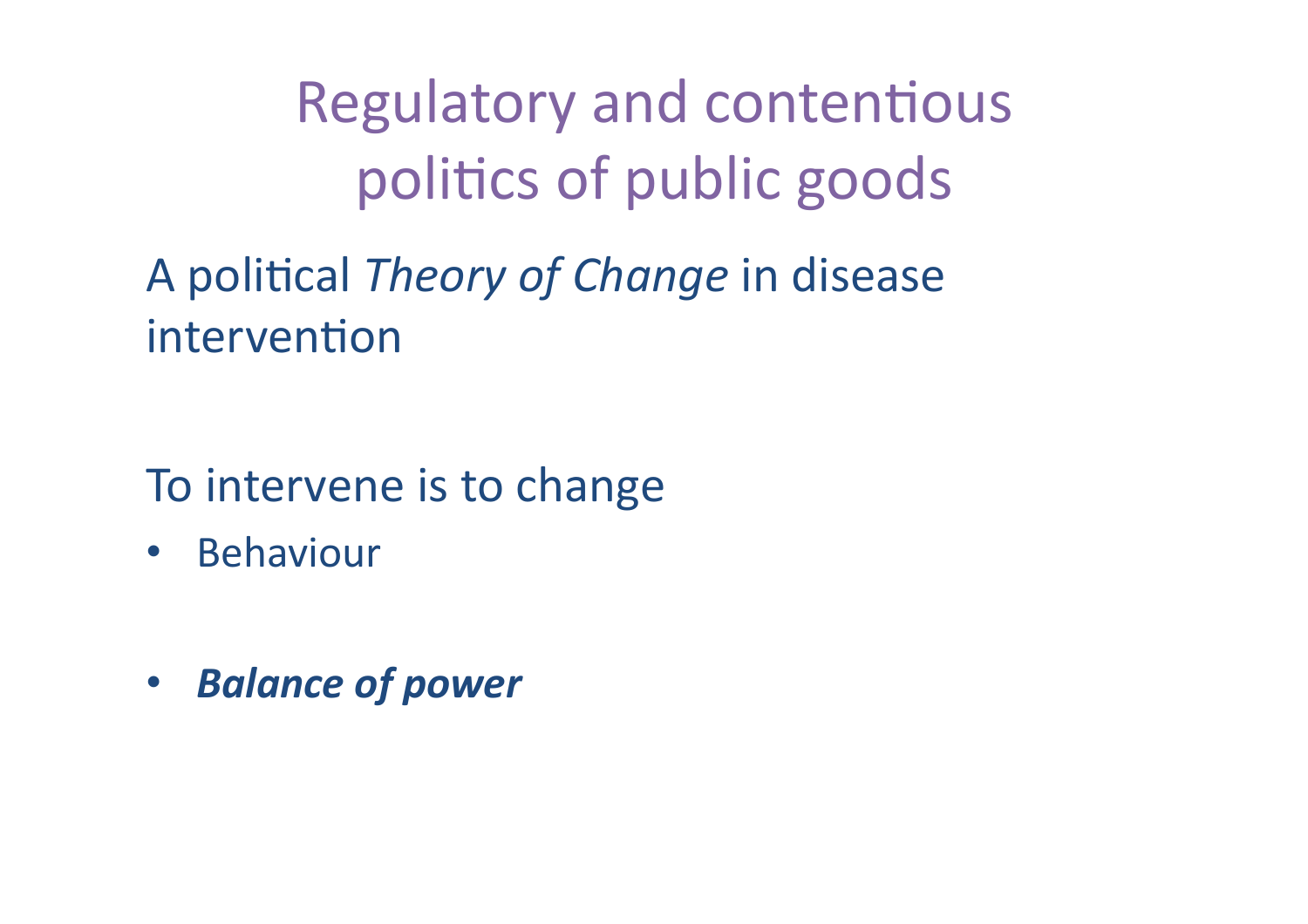Disease intervention: A political *theory of change* 

"Change occurs when the balance of power changes" 

(Hudson & Leftwich 2014: 106)

Agents are the drivers of change (but not under circumstances of their own choosing)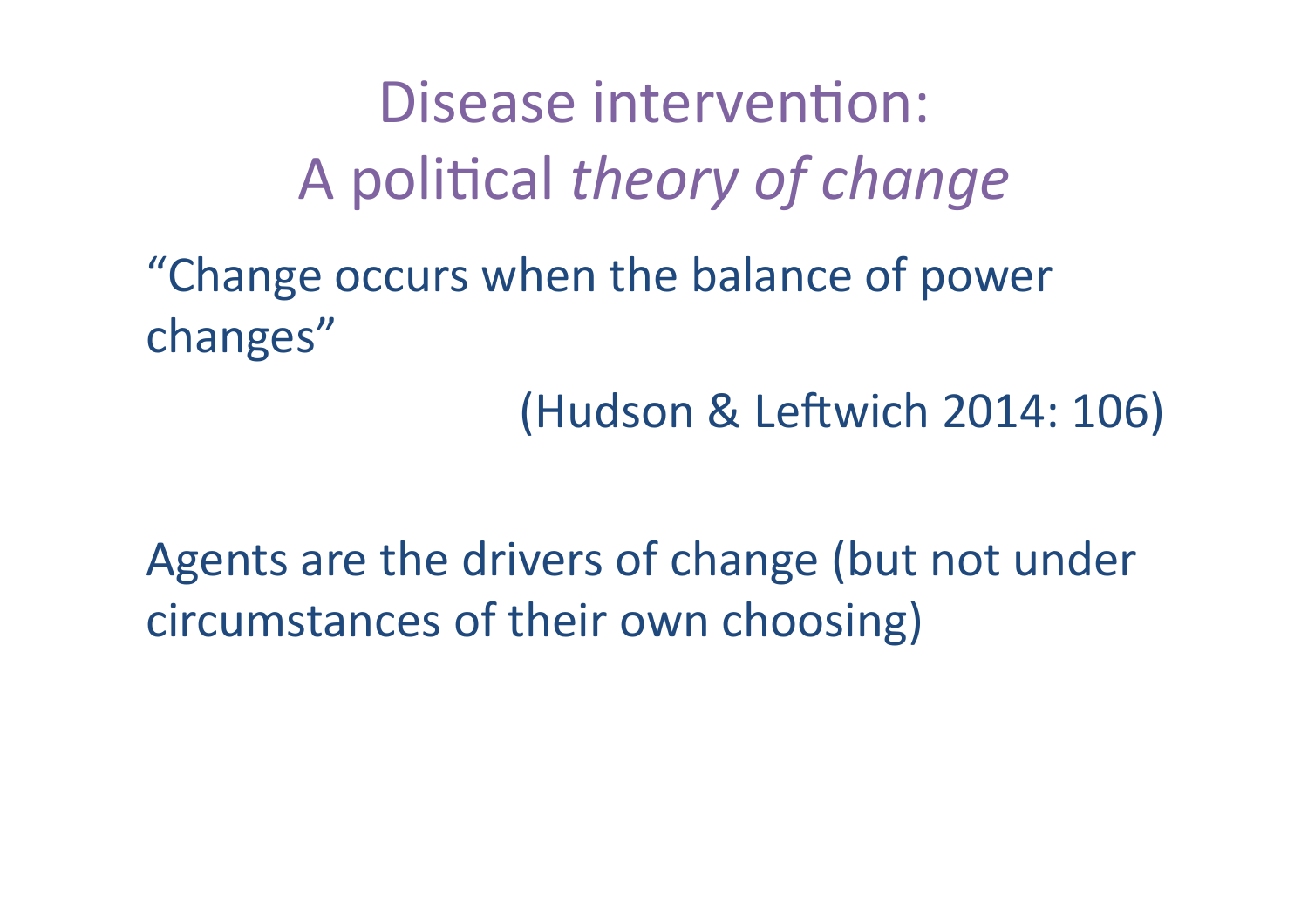Disease intervention: A political *theory of change* 

### **Research Questions**

- 1 How and under what conditions do developmental (health) agents emerge (in particular leaders at all levels), rather than predatory or corrupt ones?
- 2 How they can be helped to emerge?
- 3 What factors shape the success of their efforts?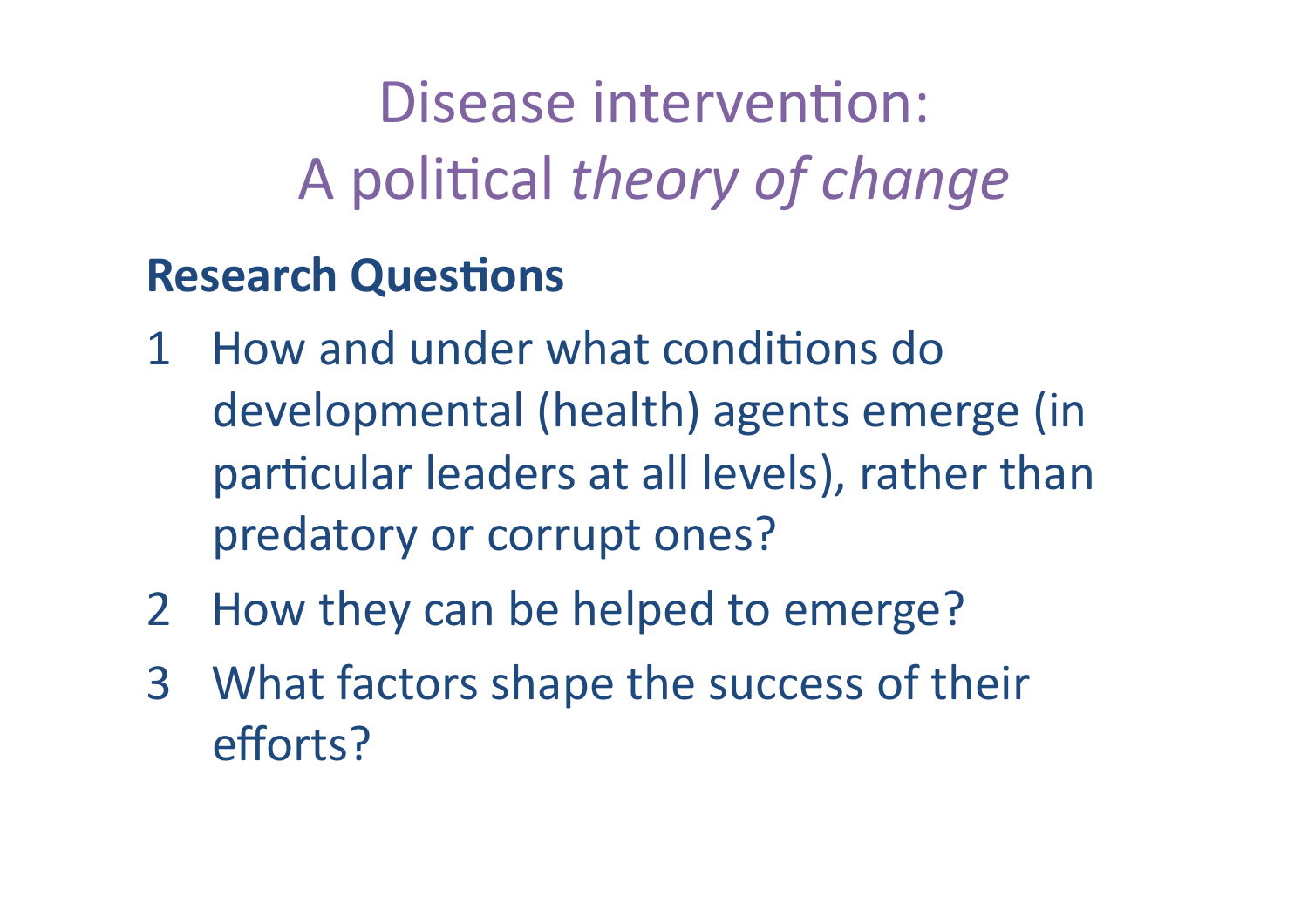### An example: **Measles in China**

#### In 2006, China set a goal of eliminating measles by 2012

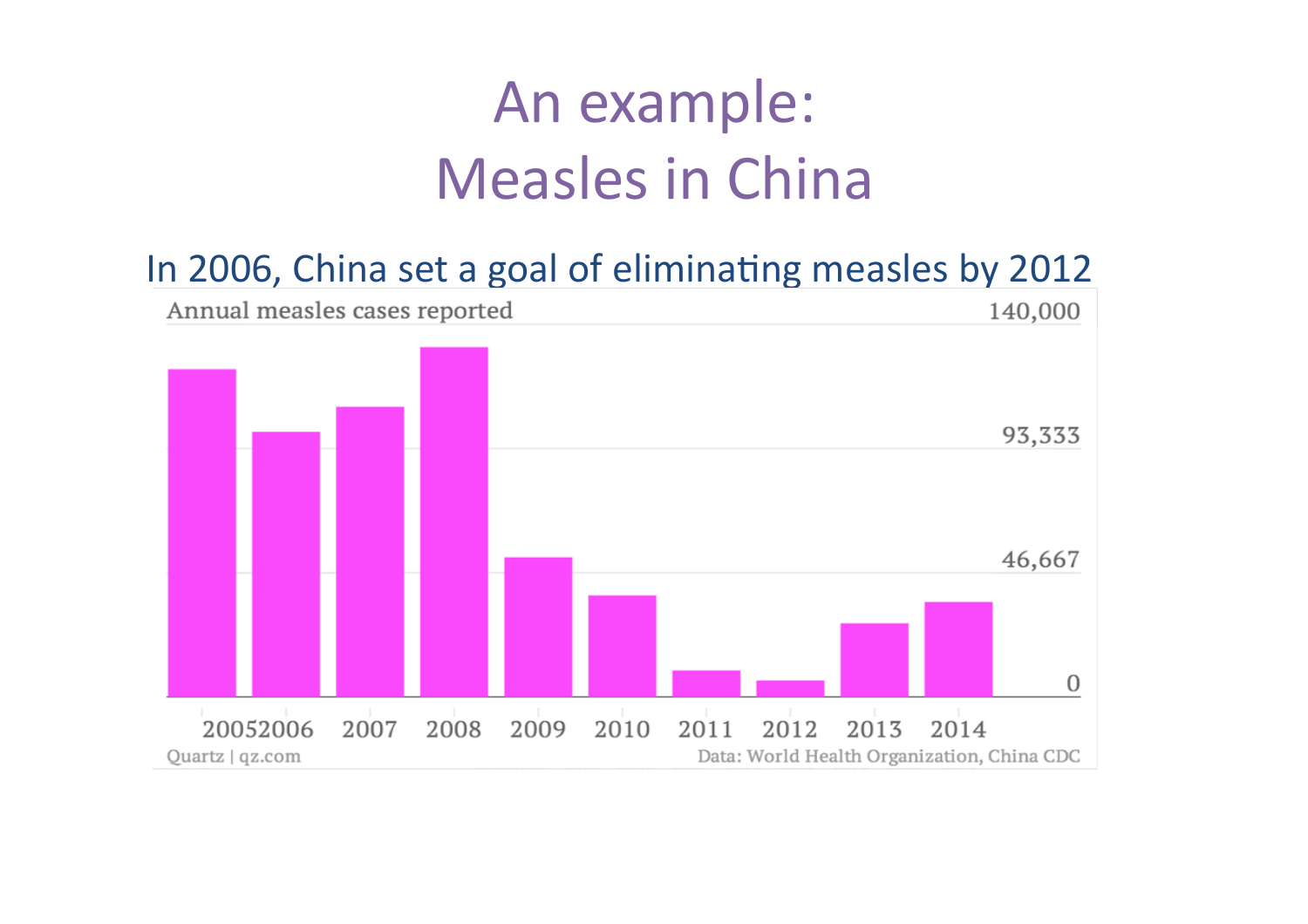Measles elimination in China: Experience from Guangxi province

- Changing financial landscape affected provision of free services like preventive activities
- Rapid staff turnover and system inefficiencies
- Unreliable surveillance and poor-quality immunization services (like cold-chain)
- Relatively high birth rate
- $\rightarrow$  Need more than 'business as usual'

(Zhuo *et al*. 2011)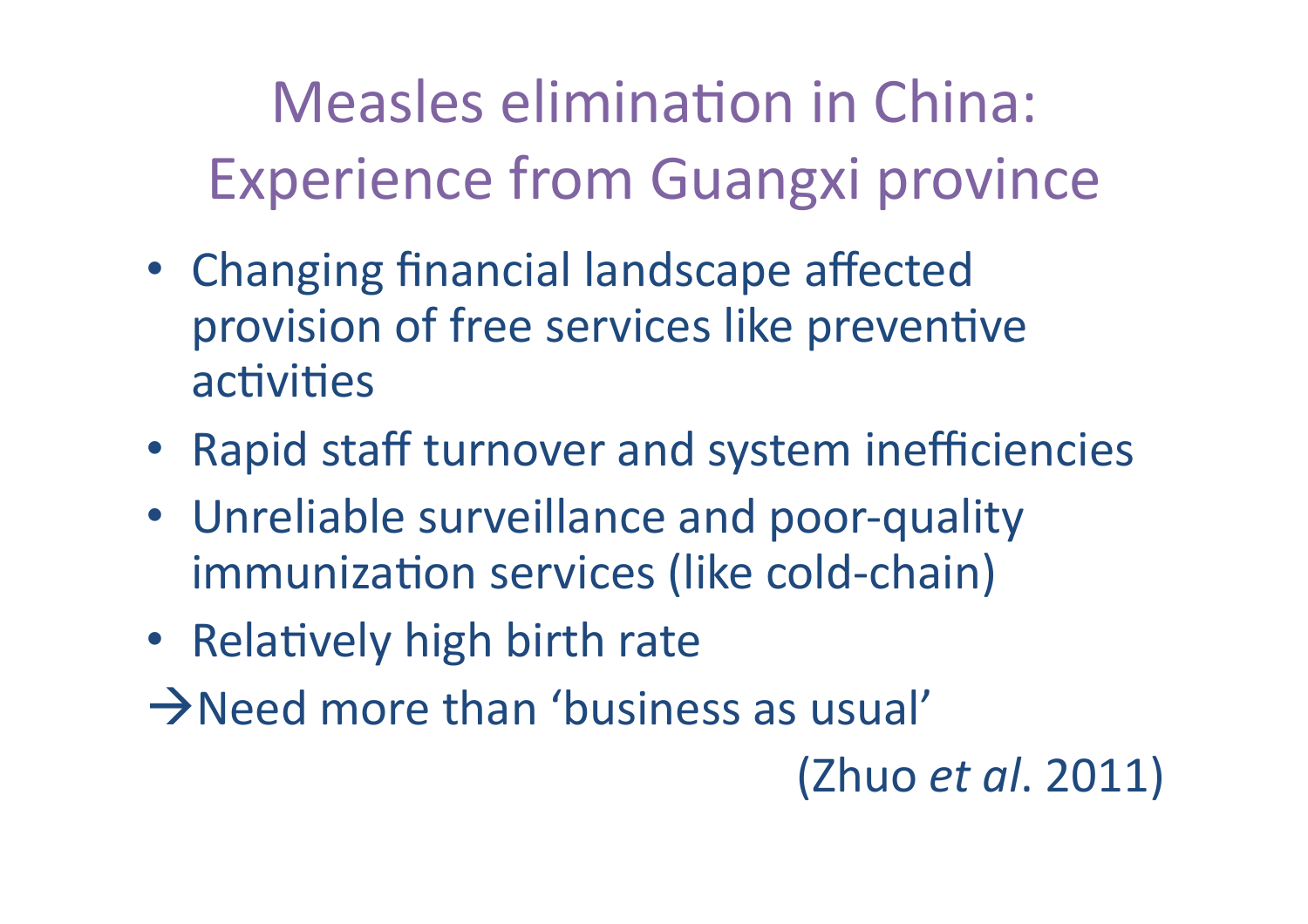**Measles elimination in Guangxi: Power analysis** 

- Visible will of national leadership
- Unique structure of the political system and its interaction with the health care system:
	- Limited role of NGOs
	- Government principal stakeholder
	- Upstream health authorities limited influence
	- local public health institutions under local government control
	- leaders of local government are decisive for the success of any disease control programs

#### (Zhuo *et al.* 2011)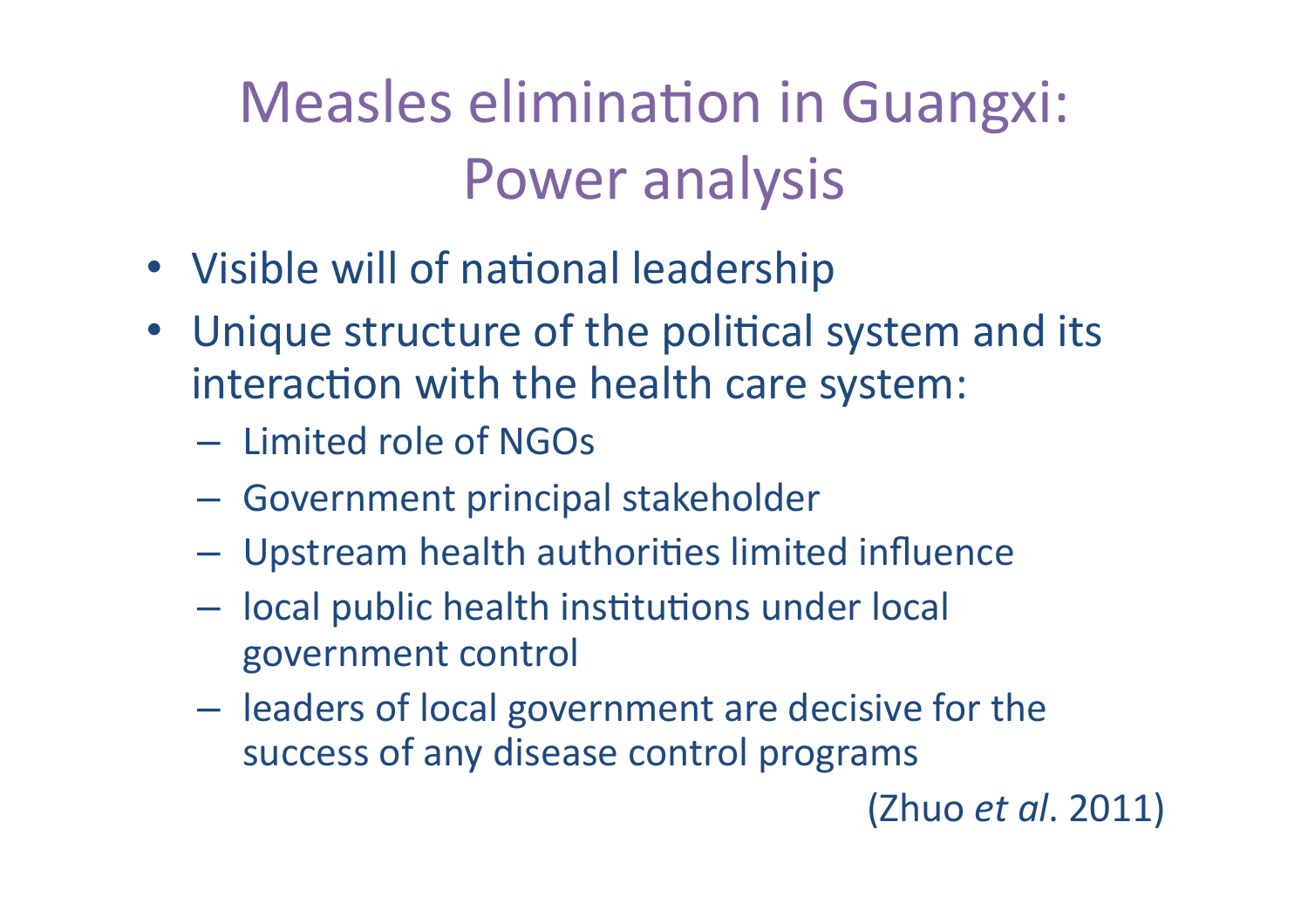Measles elimination in Guangxi: Using surveillance data harness political will

- Expanding scope of Guangxi EPI surveillance
	- covers epidemiologic indicators (eg, immunization)
	- $-$  social and organizational factors associated with *inadequate political commitment and insufficient inputs from local governments*

**Aguantify overall immunization performance** of health care agencies and support from non**health-related governmental departments** (Zhuo *et al*. 2011)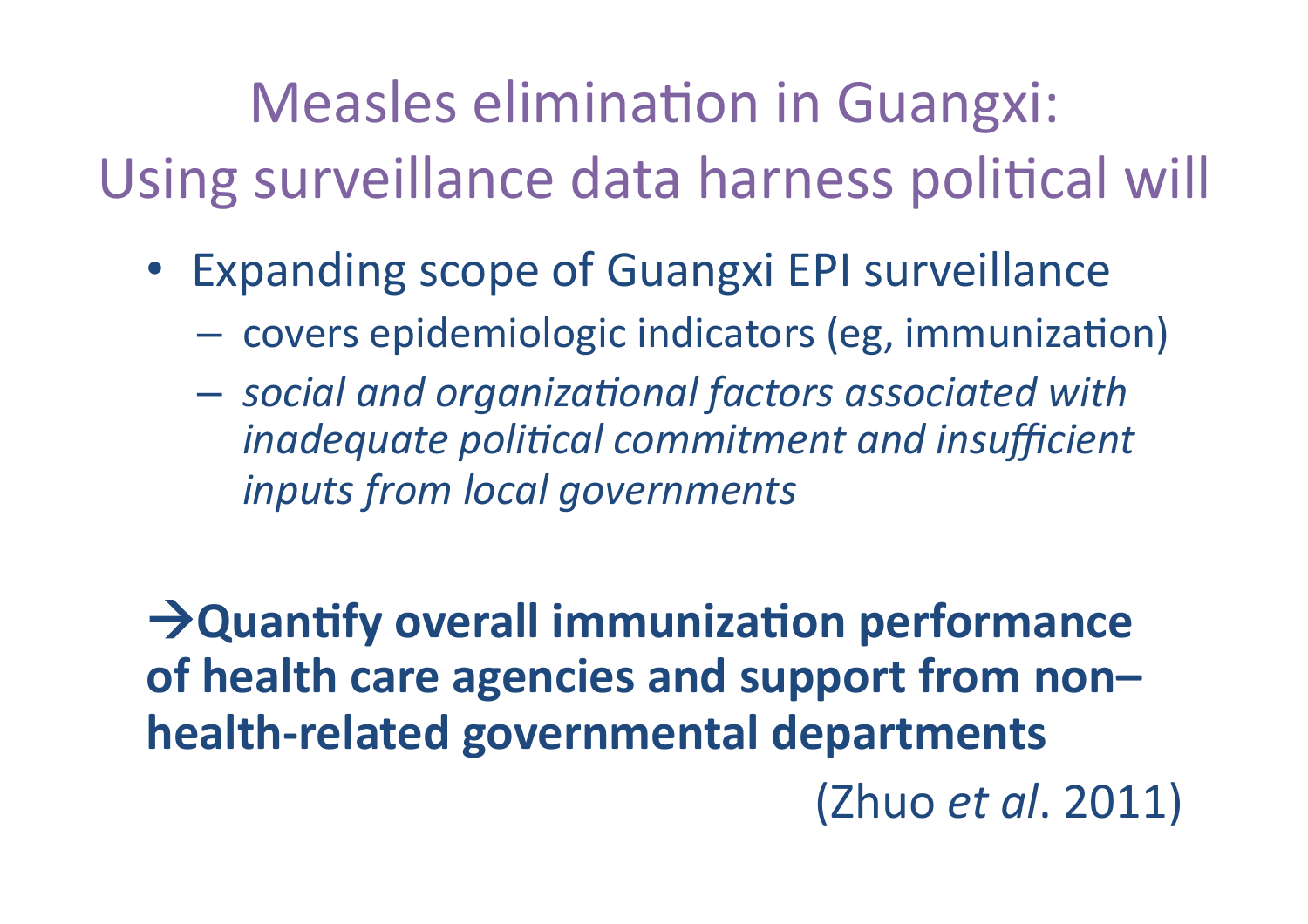Measles elimination in Guangxi: Using surveillance data harness political will

- Working closely with key decision makers
- Policy intervention through blacklisting poor performers ('Yellow Card Alerting System')

(Zhuo *et al*. 2011)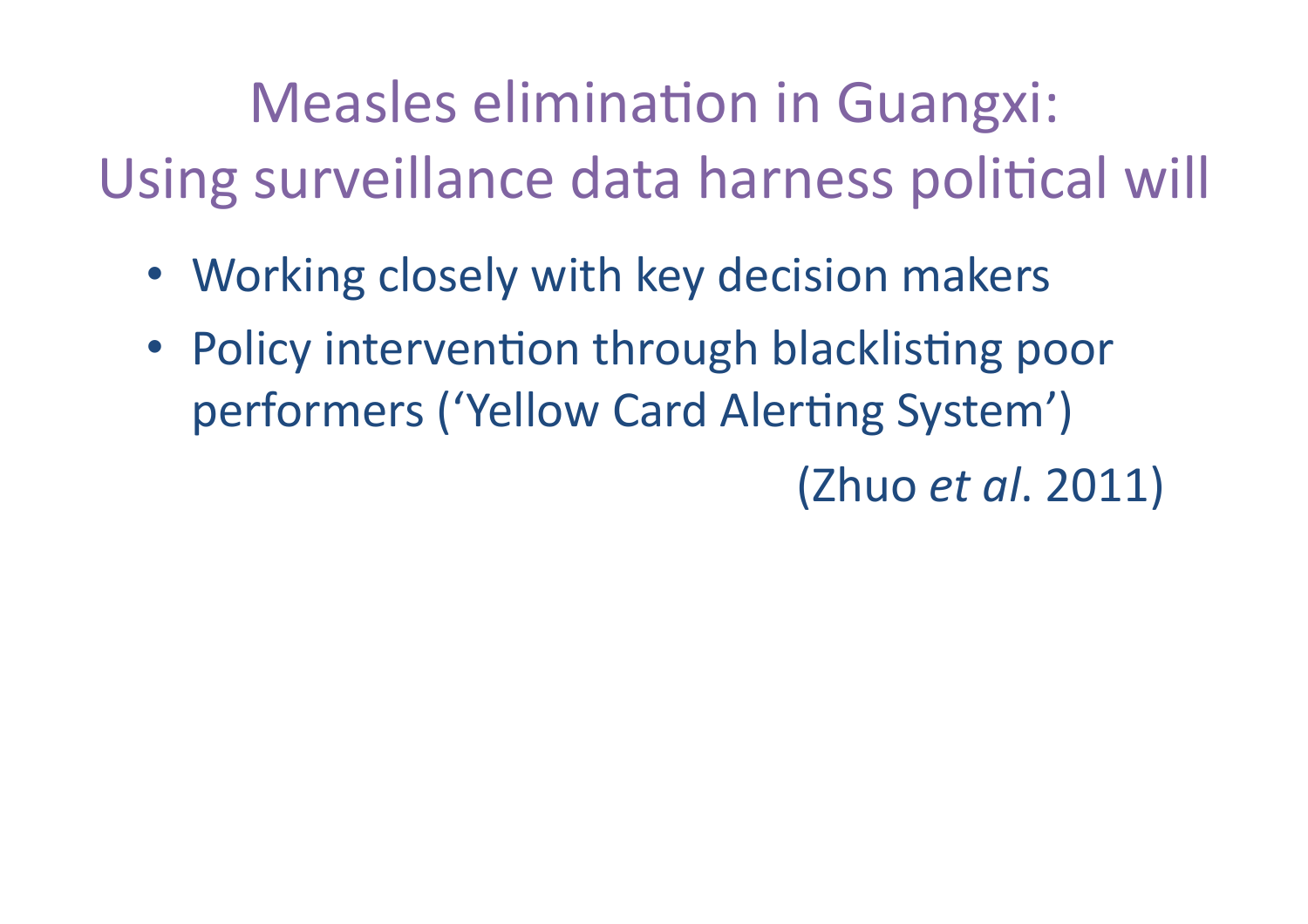### Innovative control strategy in Guangxi: Impact

- Between 2001 and 2006:
	- per capita internal funding increased by 216% in counties that received a yellow card, and by 112% for Guangxi as a whole
	- Vaccination coverage increased from 80% to 97%
	- Disease incidence decreased by 86%

(Zhuo *et al.* 2011)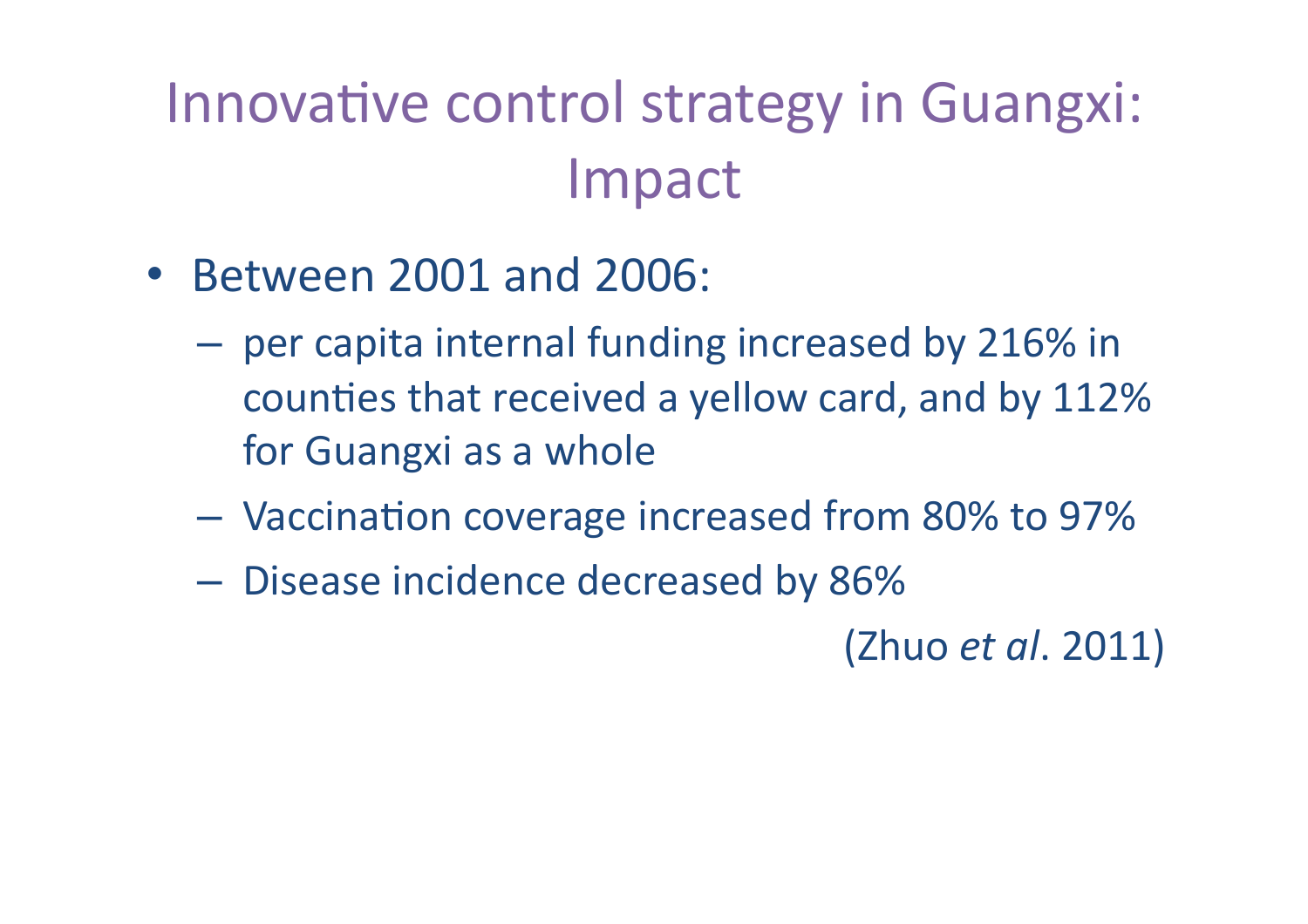### Innovative control strategy in Guangxi: Impact

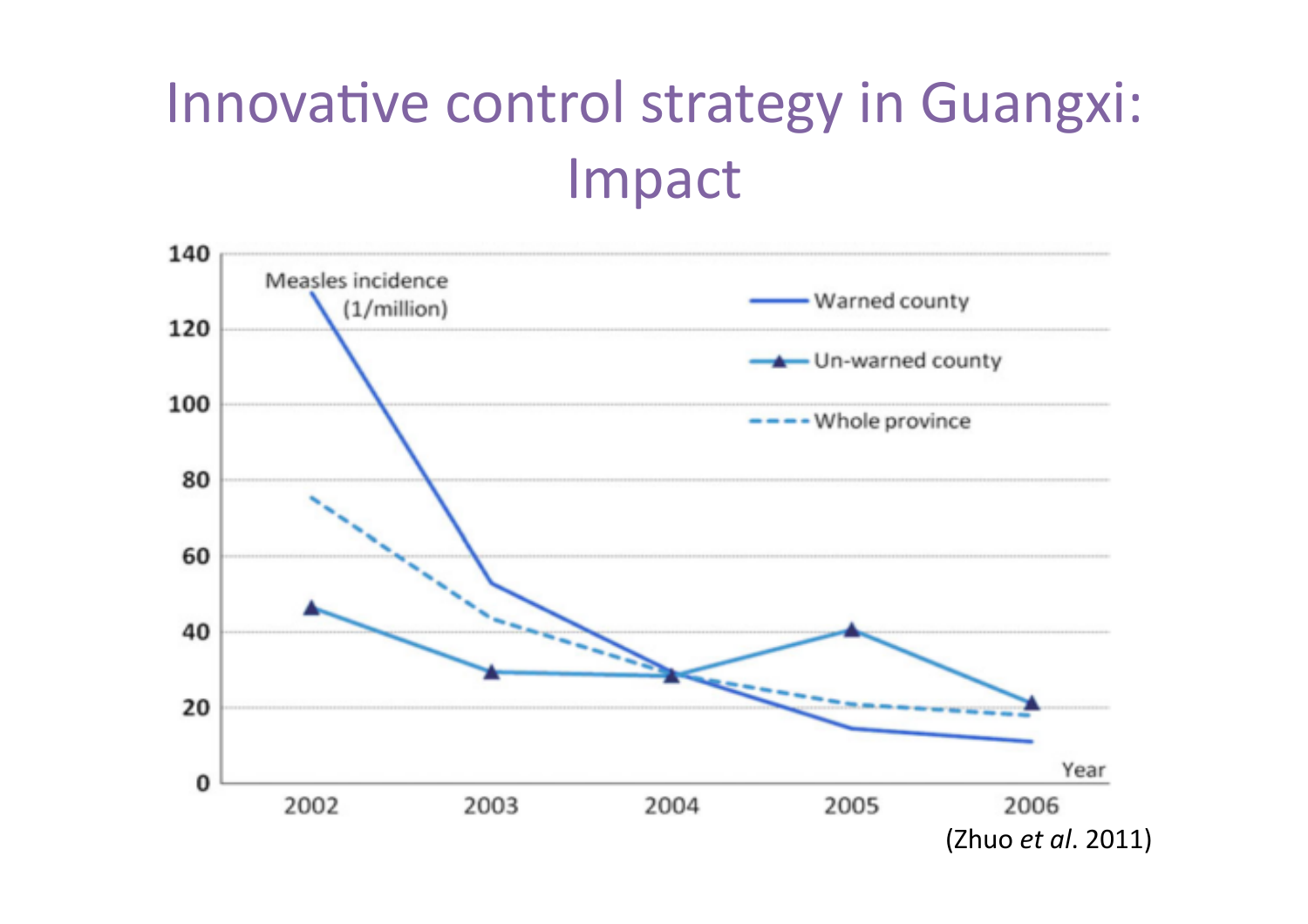### Innovative control strategy in Guangxi: Analysis

- When 'business *unusual'* is required
- Innovative use of surveillance data for *political change*
- Use data to identify and reach out to strategic local partners who are or may emerge as developmental (health) agents for change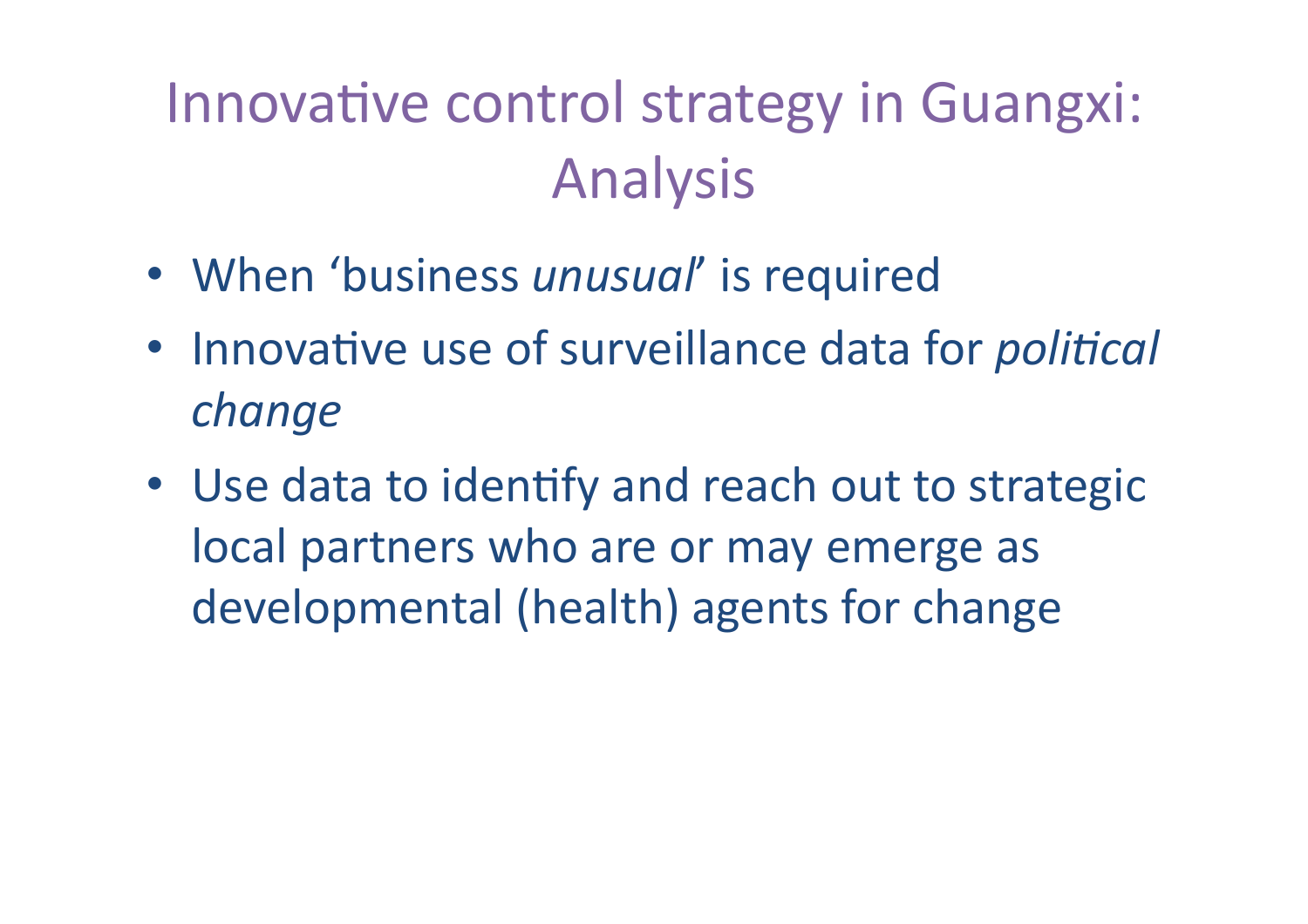### Research that needs to be done

Previous and current applications:

- Distribution of water supply in urban poor communities in Metro Manila, Philippines
- Public participation in environmental governance in Zhejiang province, China
- Informing control programmes for other *infectious diseases in other contexts*